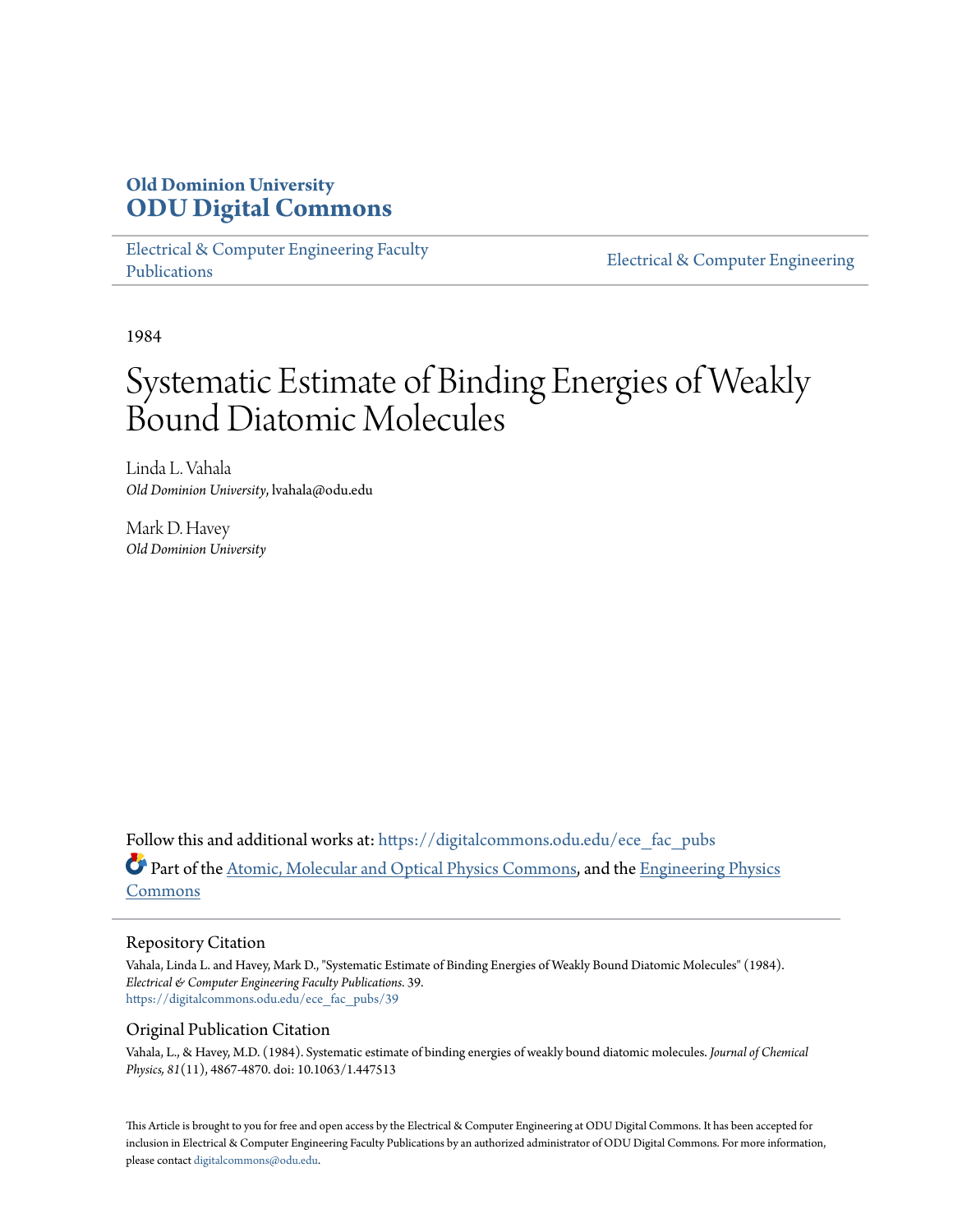# **Systematic estimate of binding energies of weakly bound diatomic molecules**

Linda Vahala and Mark D. Havey

*Physics Department, Old Dominion University, Norfolk, Virginia 23508* 

(Received 15 August 1983; accepted 20 July 1984)

There is often insufficient spectroscopic data for a full RKR inversion to yield a potential for weakly bound diatomic molecules. In these cases, parametrized functions such as the Morse or Thakkar potentials may be used to obtain estimates of the binding energy. The Thakkar potential is more flexible, and has been used successfully on some weakly bound systems. In the more usual case, the Thakkar parameter p, which determines long-range behavior  $R^{-p}$ , is chosen by  $p=-a_1-1$ , where  $a_1$  is the first Dunham coefficient; p is usually noninteger. We present an alternative choice for *p* which makes systematic use of the determinable Thakkar coefficients  $e_n$  (p); we choose p to be the minimum integer necessary to obtain monotonically decreasing positive values for the *en* (p). This approach, which yields good estimates of known ground and excited state binding energies for numerous diatomic molecules, also produces physically meaningful  $R^{-6}$  long-range behavior for the known NaAr and NaNe potentials.

One of the more basic physical quantities important for descriptions of intermolecular or interatomic processes is the Born-Oppenheimer potential. The potentials are useful in understanding a wide range of processes including the formation of spectral line profiles and the rates of a large number of inelastic and elastic collision phenomena. They are also important in descriptions of radiative and optical collisions and in understanding the dynamical aspects of simultaneous strong collisional and radiative processes.

Interatomic potentials for a system of atoms or molecules may be obtained either by calculation using *ab initio,*  model potential, or pseudopotential techniques, or by inversion of spectroscopic data. Our discussion here will be limited to those cases where discrete rotational and vibrational spectroscopic information is available for inversion, using suitable techniques, to obtain a portion of the interaction potential. The most commonly used approach is the RKR inversion, $<sup>1</sup>$  which generates an inner and outer turning point</sup> for each eigenstate of vibrational motion. For those situations where large amounts of data are available, this is the method of choice. However, many times it happens that only a limited amount of spectroscopic data is obtainable from a fairly narrow portion (in  $R$ ) of the interatomic potential.

Then it would be useful to have other approaches to analyze the data; ones which allow both an accurate description of the actual data and a reliable extrapolation to regions of the potential for which data is not available. Two situations commonly arise. When data are available from the long-range (LR) portion of the potential, where the interatomic forces are given by inverse powers of the internuclear separation, the LR analysis technique of  $Le Roy<sup>2</sup>$  makes predictions about the deeper regions of the potential. When data are from portions of the potential near its minimum, empirical multiparameter potential functions<sup>3</sup> are often used to extrapolate to the LR region and to estimate binding energies. However, these functions are often not flexible enough to even reproduce all the data from which they are derived, much less make reliable predictions about the LR portion of the potential.

ized Thakkar expansion, $4.5$  seems flexible enough to overcome these difficulties and also is capable of yielding physically meaningful LR  $R^{-p}$  behavior (p is a real parameter in the Thakkar expansion). However, the customary choice of *p*   $(p = -a_1 - 1)$  in terms of the first Dunham<sup>6</sup> coefficient  $a_1$ generally leads to noninteger values for this quantity. Furthermore, when the Thakkar expansion is applied to analysis of limited spectroscopic data, it often displays poor asymptotic properties.<sup>7</sup>

We present here a simple mathematical idea by which  $p$ can be chosen so as to eliminate the two undesirable properties of the customarily used Thakkar potential<sup>5</sup>; we select *p* to be the minimum integer such that the Thakkar coefficients form a monotone decreasing positive sequence. Our main goal is to obtain reliable values for the binding energy  $D<sub>e</sub>$ , and our approach improves the asymptotic properties of the Thakkar series prediction of this quantity. Another attractive aspect of our approach is that the integer *p* so determined predicts the dominant long range  $R^{-p}$  behavior of the interatomic potential. This prediction can then be contrasted with what one might expect for the long-range behavior of the potential.

#### **THEORY**

#### **The Thakkar expansion**

The generalized expansion for a diatomic molecule devised by Thakkar<sup>5</sup> is written as

$$
V(R) = e_0(p)\lambda^2\bigg[1 + \sum_{n=1}^{\infty} e_n(p)\lambda^n\bigg],
$$
 (1)

where

$$
\lambda = s(p) [1 - (R_e/R)^p], \qquad (2)
$$

and where

$$
s(p) = \begin{cases} +1 & p > 0 \\ -1 & p < 0 \end{cases}.
$$
 (3)

Here p is a nonzero real number, the  $e_n(p)$  are real expansion coefficients, and *R* the internuclear separation. *Re* is the equilibrium internuclear separation. Thakkar has shown

A recently constructed potential function, the general-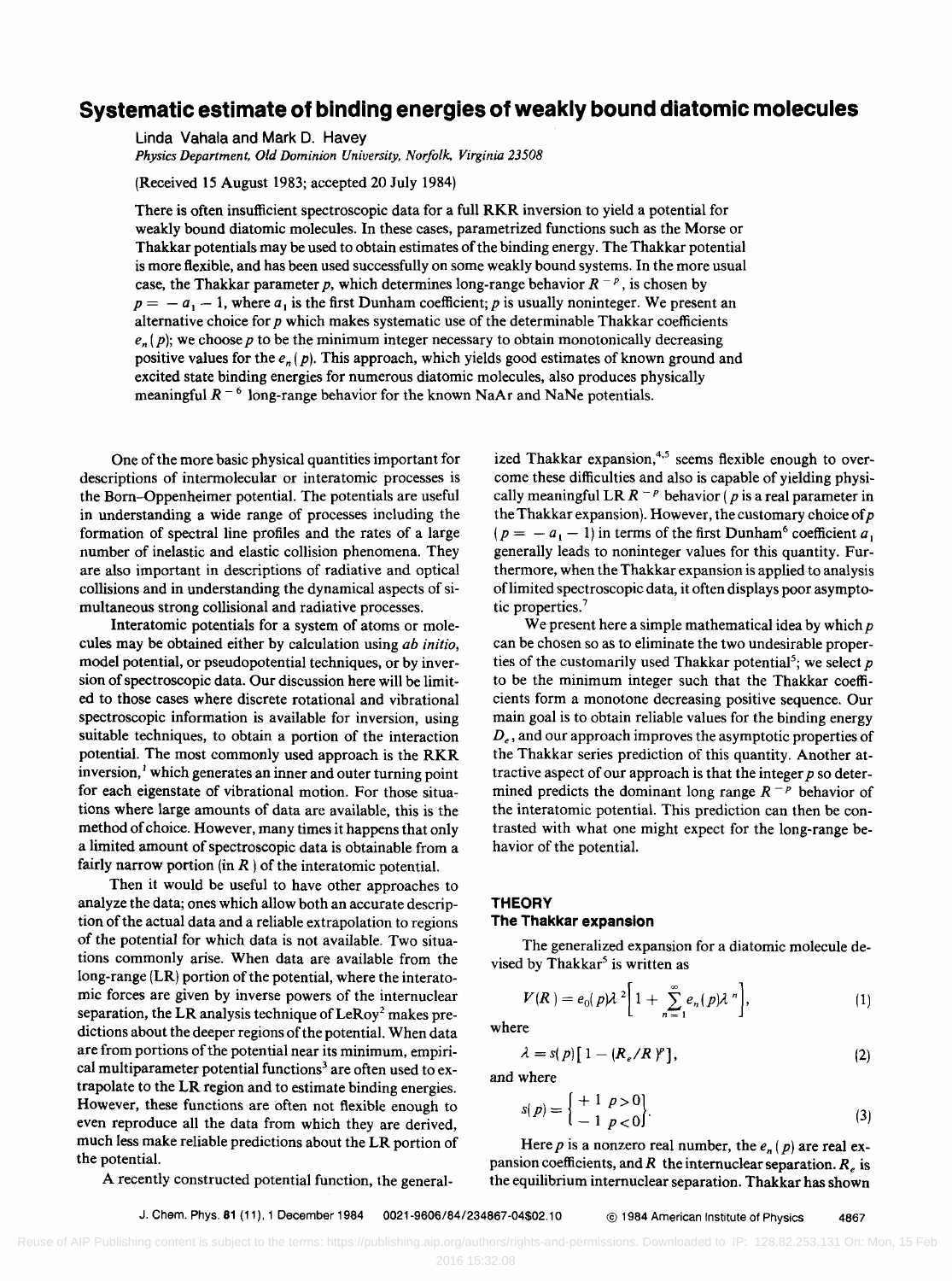that the form (1) can be obtained from a perturbation-theoretic expansion of a Born-Oppenheimer Hamiltonian. It has also been shown that different choices of  $p$  and selected  $e_n$ lead variously to the Lennard-Jones potential, the Dunham expansion, and the Kratzer-Fues potential.

In the LR region  $(R \ge R_e)$ , Eq. (1) becomes<sup>8</sup>

$$
V(R) \rightarrow D_e^T - (R_e/R)^p \bigg[ e_0 \sum_{n=1}^{\infty} n e_n(p) + 2D_e^T \bigg], \qquad (4)
$$

where  $D_e^T$  is the Thakkar expression for the binding energy

$$
D_e^T = e_0 \bigg[ 1 + \sum_{n=1}^{\infty} e_n(p) \bigg]. \tag{5}
$$

As the next term in the expansion of  $V(R)$  decreases as  $(R_{\nu}/R)$  $R$  <sup>2p</sup>, the Thakkar expansion cannot be directly compared to a general multipole expansion of the interaction energy. However, we are concerned here primarily with the asymptotic properties of the Thakkar series prediction of  $D<sub>r</sub><sup>T</sup>$  and with the leading term in the LR potential as in Eq. (4).

It has been suggested (but not proved) that the Thakkar expression<sup>5</sup> converges rapidly in the *R* interval  $(R_e /$  $2^{1/|\rho|}$ ,  $\infty$ ) when  $p > 0$ . This is in contrast to the Dunham<sup>6</sup> expansion, which converges to the RKR potential for  $R < 2R_e$  but which diverges for  $R > 2R_e$ , and hence is not useful in analysis of data from the LR region (or for extrapolating to this region).

Thakkar has also shown that the expansion coefficients  $e_n$  ( $p$ ) are algebraically related to the Dunham expansion coefficients  $a_n$  and hence to the mechanical constants usually obtained in spectroscopic investigations. The quantity  $p$  is a parameter in these relationships and must be chosen by some appropriate algorithm. Thakkar suggested  $p = -a_1 - 1$ , where  $a_1$  is the first Dunham coefficient. An immediate consequence of this choice, which has become customary, is  $e_1(p) = 0$ . This particular selection of p was motivated by the desire that the first order expansion of Eq. (1) about  $R = R_e$ reproduce the force constants and that Eq. (1) represent a good zeroth order potential when only a few Dunham coefficients are known. However, there are two rather undesirable consequences of this selection for  $p$ . First,  $p$  is generally noninteger, leading to nonmultipole  $R^{-p}$  LR behavior of the potential. This is especially an issue for van der Waals diatomic molecules, where a fair portion of the potential

should be of the  $R^{-p}$  form (with p an integer). Second, when limited amounts of spectroscopic data yield only a few of the  $e_n$ , the sequence of Thakkar coefficients  $[e_n(p)]$  has poor asymptotic properties.<sup>7</sup> Also, because of severe limitations on the amount of data usually available, application of Pade approximant methods<sup>7,9</sup> does not seem to improve the situation.

To illustrate these points we present, in the second column of Table I, the results of a standard Thakkar analysis<sup>7</sup> for the ground state of the van der Waals molecule  $Ca<sub>2</sub>$ . It is seen immediately that the value of  $p$  (3.56) is far from the physically expected value of 6 for this state. Furthermore, the magnitude of the individual  $e_n$  grows as *n* increases and it is not at all clear that a good approximation to the potential, or the binding energy, could be obtained from the sum of these terms. In fact, the last coefficient  $(e_6)$  is nearly 1.4 times the sum of all the other  $e_n$ . The effect of  $e_6$  alone is to bring the prediction of the binding energy from 3348 to 1274.9  $cm^{-1}$ , making the fair agreement between this value and the experimental one of 1095 cm<sup> $-1$ </sup> seem fortuitous.

#### **The method**

Our approach is designed specifically to overcome the difficulties discussed in the previous paragraphs. We make an alternative choice for *p* which makes systematic use of the determinable  $e_n(p)$ ; we choose p to be the minimum integer necessary to obtain monotonically decreasing positive values for the  $e_n(p)$ . This, of course, automatically leads to improved asymptotic properties for  $V(R)$  and for the prediction of  $D_{\nu}^{T}$ . The possibility now also exists that p takes on physically meaningful integer values; ones which can represent the leading term in the LR multipole expansion of  $V(R)$ . Note that our method of choosing *p* means that *e*<sub>i</sub> is generally nonzero, and that the exact relation between the potential and the force constants is lost.

To demonstrate our method we present, in the last three columns of Table I, the results of our analysis of the  $X^{\perp}\Sigma_{g}^{+}$ ground state of  $Ca_2$ <sup>10</sup> For  $p = 5$  or  $p = 6$ , the calculated  $e_n$ do not form a monotonically decreasing set, while for  $p = 7$ , they do. It is this last set that we choose as our representation of the potential for this case. Three points need to be made. First, our prediction of the binding energy, while somewhat

TABLE I. Comparison of Thakkar coefficients and binding energy predictions for the  $X^2\Sigma_v^+$  ground state of Ca<sub>2</sub>.

|                          | Standard<br>analysis <sup>b</sup> | Our method |           |           |  |  |
|--------------------------|-----------------------------------|------------|-----------|-----------|--|--|
| $R_e(\AA)$               | 4.278 5227                        |            |           |           |  |  |
| p                        | 3.55688                           |            | 6         |           |  |  |
| $e_0$                    | 1812.74                           | 918.2      | 637.6     | 468.5     |  |  |
| e,                       | $\Omega$                          | 0.2887     | 0.4072    | 0.4919    |  |  |
| e <sub>2</sub>           | $-0.25518$                        | 0.01187    | 0.1402    | 0.2373    |  |  |
| e <sub>3</sub>           | $-0.39506$                        | 0.2446     | 0.2132    | 0.2306    |  |  |
| $e_4$                    | 0.435 95                          | $-0.05058$ | 0.0789    | 0.1455    |  |  |
| e <sub>5</sub>           | 1.0613                            | 0.2187     | 0.1388    | 0.1436    |  |  |
| $e_{\kappa}$             | $-1.1437$                         | 0.1107     | 0.1244    | 0.1326    |  |  |
| $D_{c}$ (fit)            | $1274.9$ cm <sup>-1</sup>         | 1373.2     | 1172.9    | 986.3     |  |  |
| $D_e$ (exp) <sup>a</sup> | $1095.0(5)$ cm <sup>-1</sup>      | 1095.0(5)  | 1095.0(5) | 1095.0(5) |  |  |

<sup>a</sup> W. J. Balfour and R. F. Whitlock, Can. J. Phys. 53, 472 (1975). **b**Reference 7.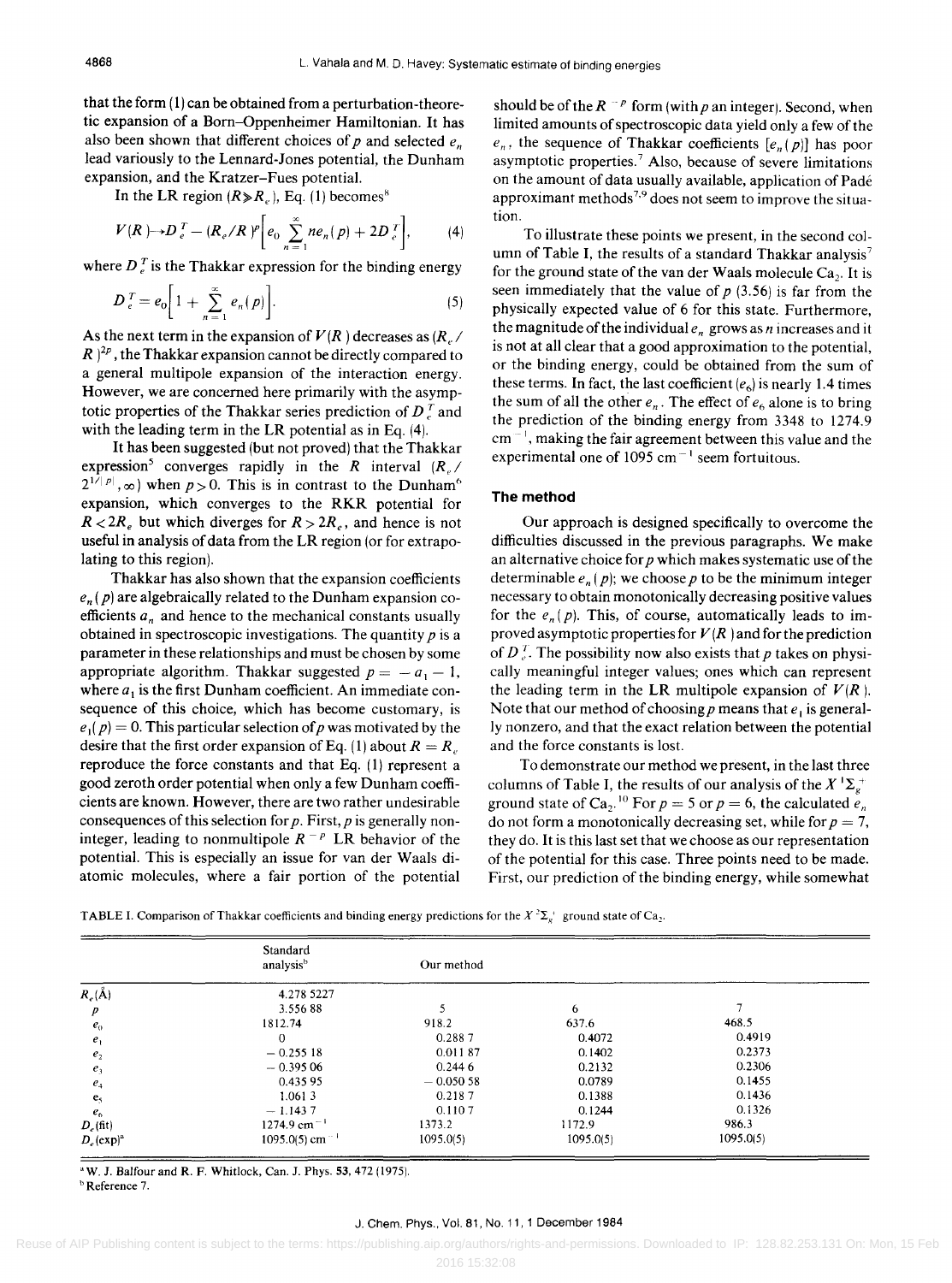low, is closer to the experimental value than the one obtained from a standard analysis. Our prediction for  $D<sub>r</sub><sup>T</sup>$  also does not have the extreme sensitivity to the value of the last coefficient that the results of the usual analysis show. Second, our method predicts a long-range behavior to the potential varying as  $R^{-7}$ , close to the  $R^{-6}$  behavior one would expect for this molecule. This is in contrast to the  $R^{-3.56}$  LR behavior obtained from the usual choice of  $p$ . Third, our method of choosing p forces the  $[e_n(p)]$  to be monotonically decreasing as *n* increases. This evidently leads to better asymptotic properties, within the range of obtainable  $e_n$  (p), than the set of  $e_n(p)$  displayed in the second column of Table I.

#### **RESULTS AND DISCUSSION**

We present in Table II the results of our fits to spectroscopic data for a number of van der Waals molecules. These molecules should display a long-range potential varying as  $R^{-n}$  with *n* an integer. The method yields a prediction for both the long-range exponent and for the binding energy *De.*  As our main goal has been to devise an approach which yields good estimates of the binding energy  $D_e$ , we consider comparisons of our predicted values for *D<sub>e</sub>* with experimental ones to be the principal measure of the success of our method. Case by case comparison of the two quantities, as given in Table II, reveals an overall good agreement between experimental and predicted values for *De.* The rms deviation of the predicted from experimental values is a respectable 13.1%; for the ground state fits alone, it is  $6.9\%$ .

A second measure of the success of our method is the degree to which the predicted LR exponent  $p$  agrees with the theoretically expected one (listed as *n* in Table II). The results are particularly satisfying on this point, with *p* being within one unit, in every case except XeF, from the expected value for *n.* For example, NaAr should have a LR interaction of the form  $R^{-6}$  for both the  $X^2\Sigma_{1/2}^+$  and  $A^2\Pi_{3/2}$  states; this is precisely what we obtain with  $p = 6$ . The BeAr<sup>+</sup> molecule should have a LR potential  $R^{-4}$  arising from the ioninduced dipolar interaction. For the  $X^2\Sigma^+$  ground state, we obtain  $p = 5$ ; while for the  $A<sup>2</sup>H$  excited state,  $p = 4$ . For XeF we obtain a LR behavior  $R^{-8}$  instead of the expected  $R^{-6}$  form. We have no concrete explanation for this effect, but speculate that it could be due to a change in bonding in  $XeF$  at intermediate  $R$  or simply to a failure in the method.

For comparison purposes, we also present in Table II, values for  $D_e$  obtained by two other methods. In the first, a formula presented by Goble and Winn,<sup>8</sup>  $D_e = (9B_e^3/\alpha_e^2) [n^2/m^2]$  $(n + 1)^2$ , predicts a value for  $D_e$  from minimal spectroscopic data and an assumed LR exponent. In this expression  $B<sub>e</sub>$  and  $\alpha_e$  have their usual spectroscopic meanings and *n* is the expected LR exponent. Overall, our results are better than the predictions of this expression; for ground states alone, they are comparable to ours. It should be pointed out that the method makes systematic use of all the spectroscopic data available, and predicts  $p$  as well as  $D_e$ . The expression given above, while useful in that it uses minimal spectroscopic data and is quite accurate for ground state, is a suggested form, based on physical arguments, for the sum of  $e_n(p)$  as in Eq. (5).

The last column in Table II contains the result for *D<sub>e</sub>* obtained from a usual Thakkar analysis (where  $p = -a_1 - 1$ . It is seen that for some cases this approach yields a more accurate prediction for  $D_e$ , while for others it is considerably less accurate. Our reservations about the usual choice of *p* have already been discussed.

Most chemically bound species do not display a LR behavior  $R^{-p}$  that dominates a significant portion of the

|                   |                                             | n      | p                            | $D_e$ (fit)     | $D_e$ (exp.)                                           |                | $D_e$ (Goble–Winn) <sup>a</sup> $D_e$ (Thakkar) |
|-------------------|---------------------------------------------|--------|------------------------------|-----------------|--------------------------------------------------------|----------------|-------------------------------------------------|
| LiHe              | $3d^2\Delta$                                | 6      | 5                            | 548.4           | $>471^b$                                               | 479            |                                                 |
| NaNe              | $A^{2}\Pi_{3/2}$                            | 6      | 6                            | 113.2           | $145(5)^{c}$                                           | 110.2          | 149.7                                           |
| NaAr              | $X^2\Sigma^+_{1/2}$                         | 6      | 6                            | 42.4            | 41.7 <sup>d</sup>                                      | 44.4           | $41.7^{j}$                                      |
|                   | $A^{2}\Pi_{3/2}$<br>$A^{2}\Pi_{1/2}$        | 6<br>6 | 6<br>6                       | 492.1<br>460.5  | $548^\circ$                                            | 373.6<br>373.6 | 519.4<br>$572.2^{j}$                            |
| BeAr <sup>+</sup> | $X^2\Sigma^+$<br>$A^2\Pi$                   | 4<br>4 | 5<br>$\overline{\mathbf{4}}$ | 4192.6<br>13883 | 4112 <sup>f</sup><br>$13656$ <sup><math>f</math></sup> | 4011<br>16701  | 4536 <sup>k</sup>                               |
| Mg <sub>2</sub>   | $X^1\Sigma_g^+$<br>$A^{-1}\Sigma_{\mu}^{+}$ | 6<br>3 | 6<br>3                       | 382.3<br>10821  | $424(5)^8$<br>$9311(5)^8$                              | 371.5<br>9470  | 528.7 <sup>1</sup>                              |
| Ca <sub>2</sub>   | $X^1\Sigma_g^+$                             | 6      | 7                            | 986.3           | 1095 <sup>h</sup>                                      | 1333           | 1274.9 <sup>1</sup>                             |
| XeF               | $X^2\Sigma$                                 | 6      | 8                            | 1246.7          | $1175^{\mathrm{i}}$                                    | 1147           |                                                 |

TABLE II. Comparison of predictions of the binding energies *D<sub>r</sub>* of several van der Waals diatomic molecules. All binding energies are in cm<sup>-1</sup>.

a References 7 and 8.

 $b$  A value of 510 cm<sup>-1</sup> has been calculated by J. Pascale, Phys. Rev. A (to be published).

<sup>c</sup> W. P. Lapatovich, R. Ahmad-Bitar, P. E. Moskowitz, I. Renhorn, R. Gottscho, and D. E. Pritchard, J. Chem. Phys. 73, 5419 (1980).

 $d<sup>d</sup>$ G. Aepfelbach, A. Nunnemann, and D. Zimmermann, Chem. Phys. Lett. 96, 311 (1983).

<sup>e</sup> R. Duren and W. Gröger, Chem. Phys. Lett. 61, 6 (1979).

'K. V. Subbaram, J. A. Coxon, and W. E. Jones, Can. J. Phys. 54,1535 (1976).

8 W. J. Balfour and A. E. Douglas, Can. J. Phys. 48, 901 (1970).

<sup>h</sup> W. J. Balfour and R. F. Whitlock, Can. J. Phys. 53, 472 (1975); Ref. 10.

<sup>i</sup>P. C. Tellinghuisen, J. Tellinghuisen, J. A. Coxon, J. E. Velazco, and D. W. Setser, J. Chern. Phys. 68, 5187 (1978).

<sup>j</sup> J. H. Goble and J. S. Winn, J. Chem. Phys. 70, 2051 (1979).

k Reference 7.

<sup>I</sup>Reference 7.